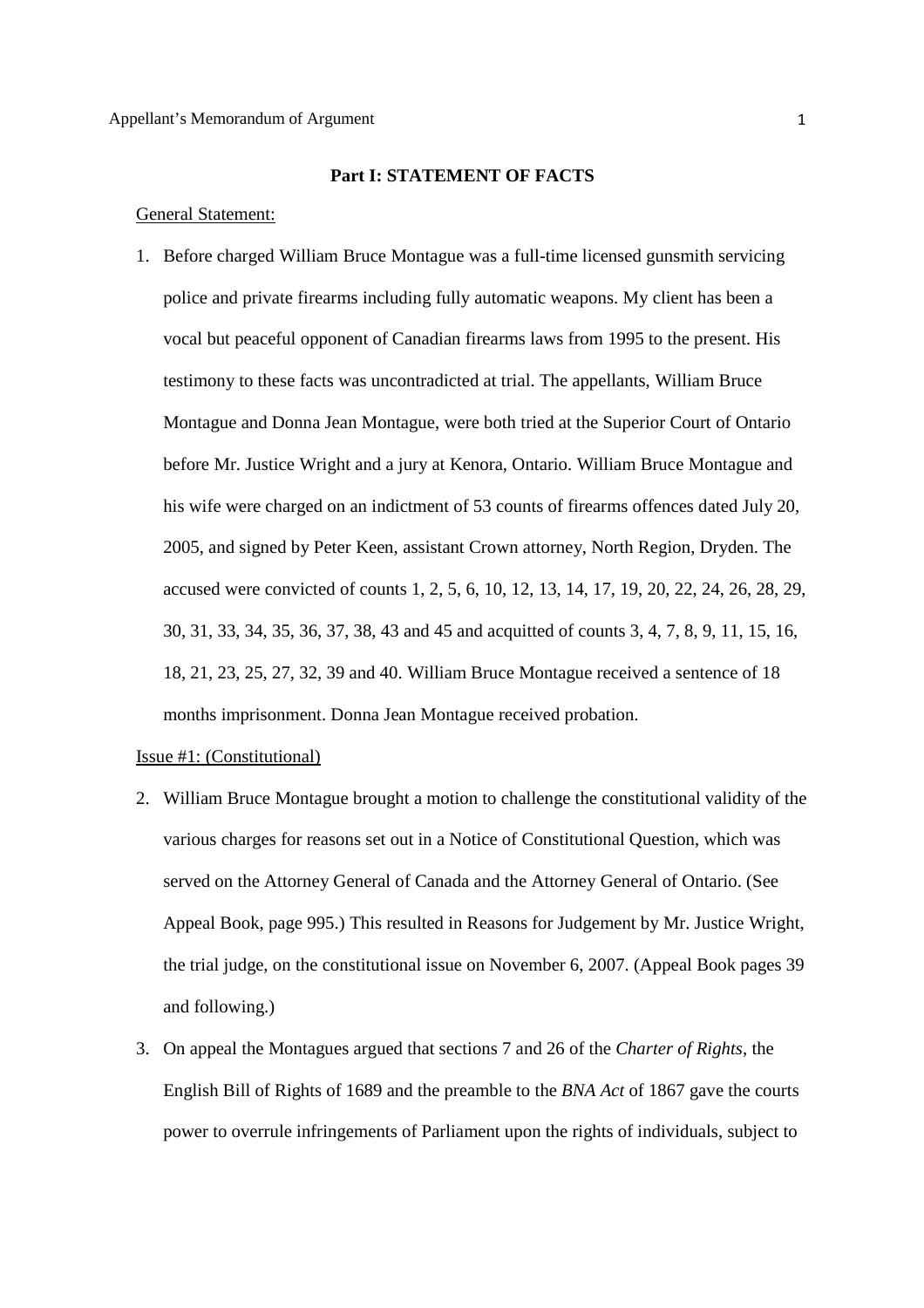section 1 of the *Charter*. The honourable appeal court, however, dismissed this argument on all grounds.

- 4. The appellant relied on the historical development of the rights of Englishmen, following the Glorious Revolution of 1688 and the *Bill of Rights of 1689*. The appellant argued before Mr. Justice Wright there was an entrenched, inherent right to keep firearms for defence. The Crown argued that the English *Bill of Rights* (hereinafter called EBOR) had no application and only express *Charter* rights applied.
- 5. The learned trial judge found, in Paragraph 16 of his Reasons of November 6, 2007, "The English *Bill of Rights* is indeed part of the rich constitutional heritage Canadians have received from the mother country."
- 6. The learned trial judge also found, in Paragraph 27 of his ruling, Appeal Book Page 39, that the Supreme Court reference of 2000 [2001 SCR 783] compelled him to hold that firearms registration regulations were within the competence of the federal government, and he also relied on the words "as allowed by law" in Paragraph 29 (of EBOR) to mean that anything Parliament legislated in respect to firearms is acceptable.
- 7. At the end of the constitutional argument and by his ruling of November 6, 2007, the learned trial judge dismissed the constitutional challenge of the appellants.
- 8. After hearing appeal arguments on February 18, 2010, the Ontario Court of Appeal in a ruling of February 25, 2010, dismissed this ground. In their reasons, the Learned justices of the Court of Appeal held that the English Bill of Rights had no application and relied upon the interpretation of the Bill of Rights, placed by the Supreme Court of Canada in the decision of "*New Brunswick Broadcasting Company v. Nova Scotia (Speaker of the House of Assembly)* [1993 1 SCR 391] at paragraph 54."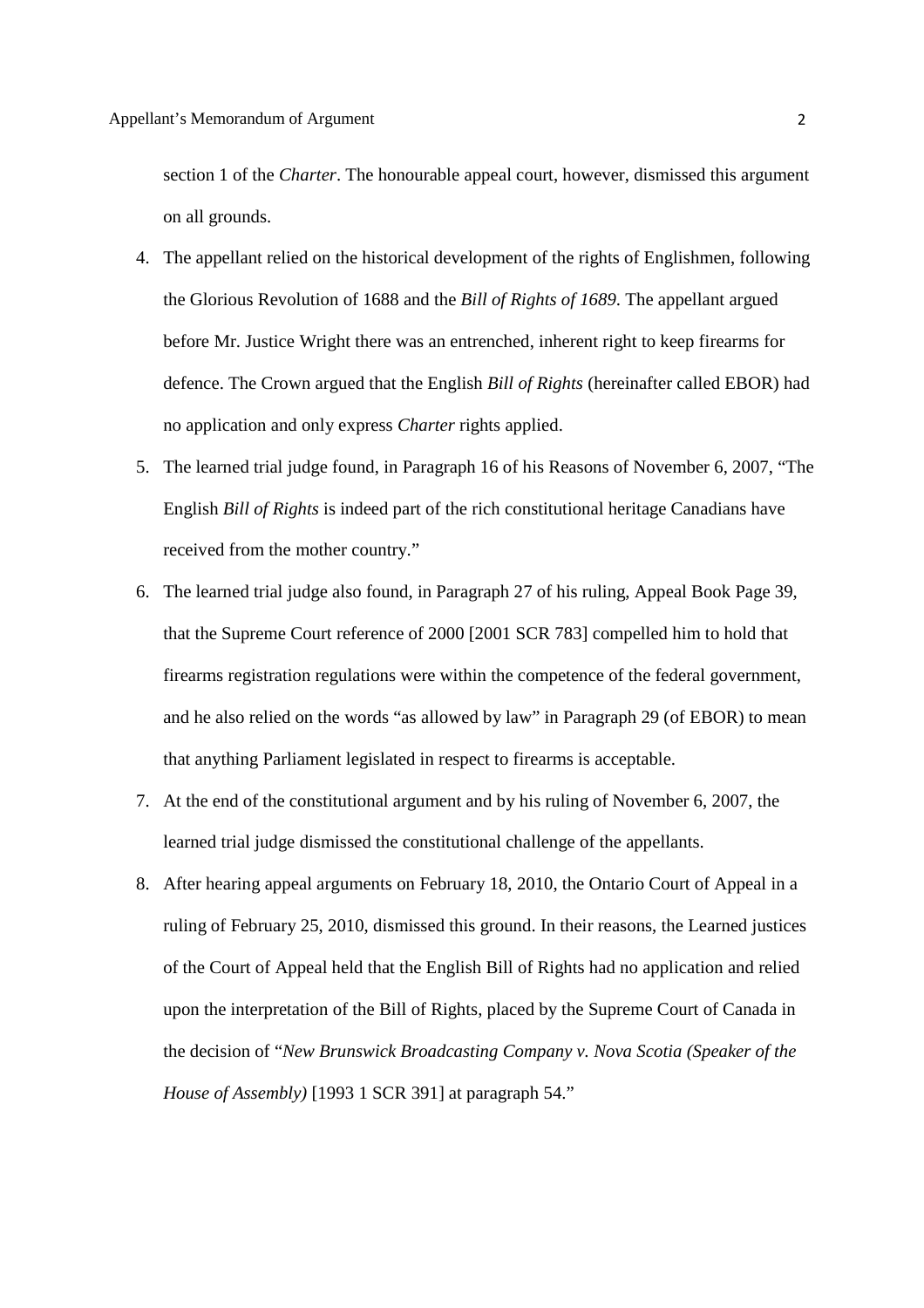- 9. The Appellant herein argued that the context of *New Brunswick Broadcasting* was specific and limited, and that the words "cannot be directly transported without specific reference," means the Bill of Rights of 1689, has application because the Bill of Rights of 1689 specifically refers to the right to keep firearms, sufficient for their defence.
- 10. It is further contended and was before the Court of Appeal, and with leave of this court, will be argued that the preamble of the constitution can be taken to refer to the specific article of the Constitution of the United Kingdom, if it relates to a fundamental right, which is inherent to all Englishmen.
- 11. The Appellant herein, if leave is granted, seeks to rely on the analysis of the Supreme Court of the United States (*District of Columbia et al v. Heller*, June 26, 2008), which upheld the analysis of Joyce Lee Malcolm in *To Keep and Bear Arms: The Origins of an Anglo-American Right* in regard to the origin of the Second Amendment. Tracing that lawful principle to the EBOR, is correct legal analysis, applicable in Canada due to the common constitutional heritage of both Canada and the United States vis-à-vis the origin of the rights pertaining to firearms, being EBOR.
- 12. The Appellant herein seeks leave to bring before the Supreme Court of Canada, a careful and clear analysis of *R. v. Simmerman, R v. Wiles*, *R v. Hasselwander*, and the *Reference of the Firearms Act (Canada) 2000*, all but Simmerman are referred to in the Court of Appeal reasons at paragraphs  $16 - 19$ , to demonstrate that those cases did not specifically address the issue of the right to possess and use firearms for self-defence, relying on *EBOR*, *Blackstone*, and the *Charter*, section 26, therefore these are original arguments.
- 13. It is the intention of the Appellant herein, if leave is granted, to argue that the laws and regulations pertaining to firearms and the sections under which the Appellant was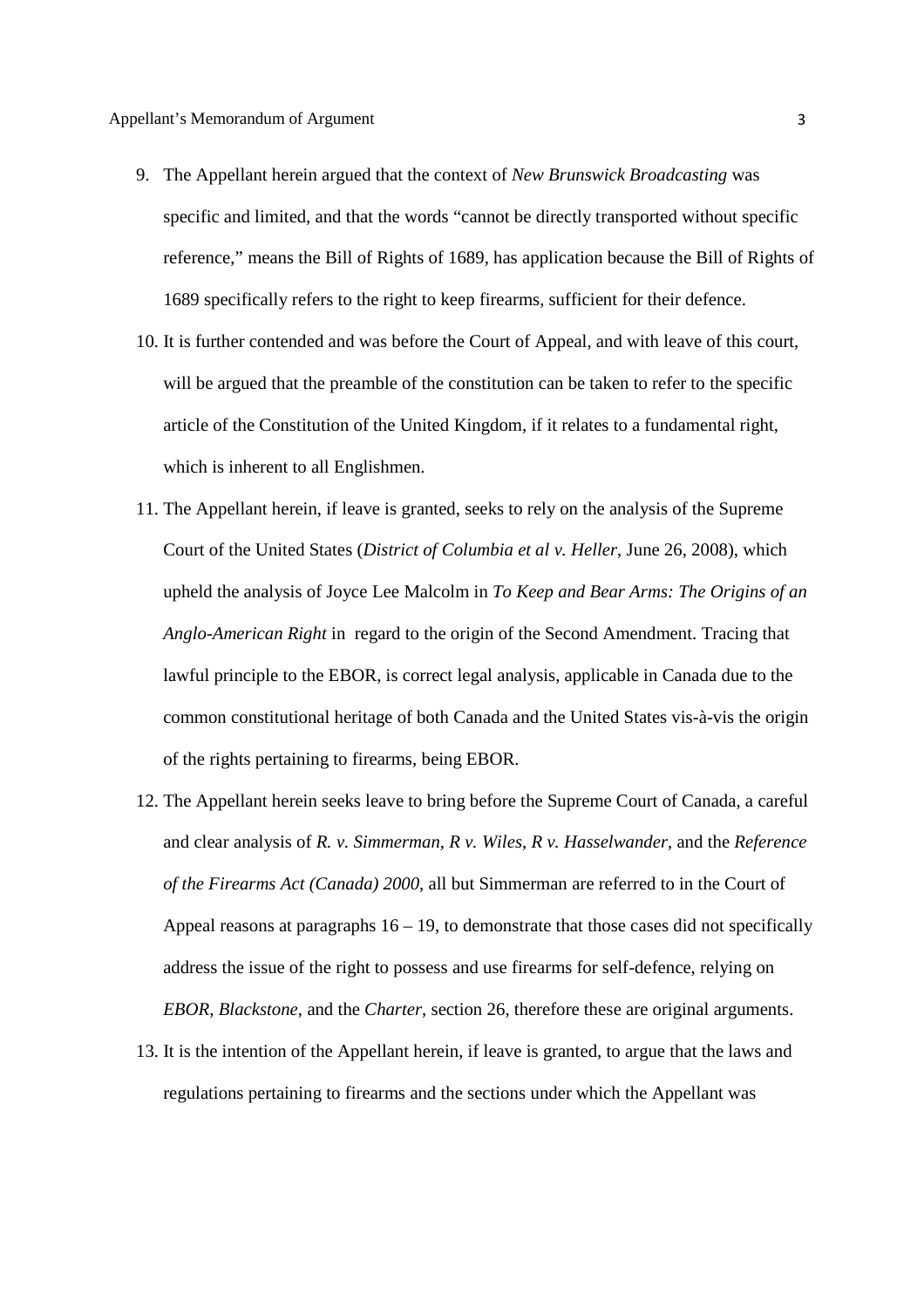charged and convicted, being *Criminal Code* sections 86(2), 91(1), 92(2), 95(1), 102(1) and 108(1)(b), are breaches of the constitutional principles asserted.

14. The foregoing sections are a contravention of fundamental justice under section 7 as qualified by section 26 of the *Charter* and the preamble of the Constitution of 1867, because they create, out of a regulatory scheme, strict liability offences, in some cases with reverse onus, and in other circumstances, penal sanctions which automatically require a minimum term of imprisonment, all of which it would be the intention of the Appellant herein to contend is contrary to section 7 for a variety of reasons. More specifically, the reason being that the regulation of firearms has been extended too far and into the realm of prohibition by regulation. The Appellant wishes to contend that if the right to keep firearms for defence can be traced to the English *Bill of Rights*, it is, like all rights, not absolute; but, like the right to free speech, limits to those rights should be subjected to a section 1 analysis where the Appellant will argue these sections of the *Criminal Code* do not pass.

### Issue #2:

- 15. Regarding the second search warrant, the Appellant was denied the right to lead evidence challenging the issuance of this search warrant on the mistaken belief that the search warrant preceded the Appellant's disclosure of the secure storage vault and its whereabouts. The record shows that the second search was obtained after this disclosure of the secure storage vault and hence under the threat which the Appellant was never allowed to testify about the threat to bulldoze his home.
- 16. The appellant relies upon the fact that the validity of the second search warrant on his home was obtained while he was in custody and under duress by the threat his house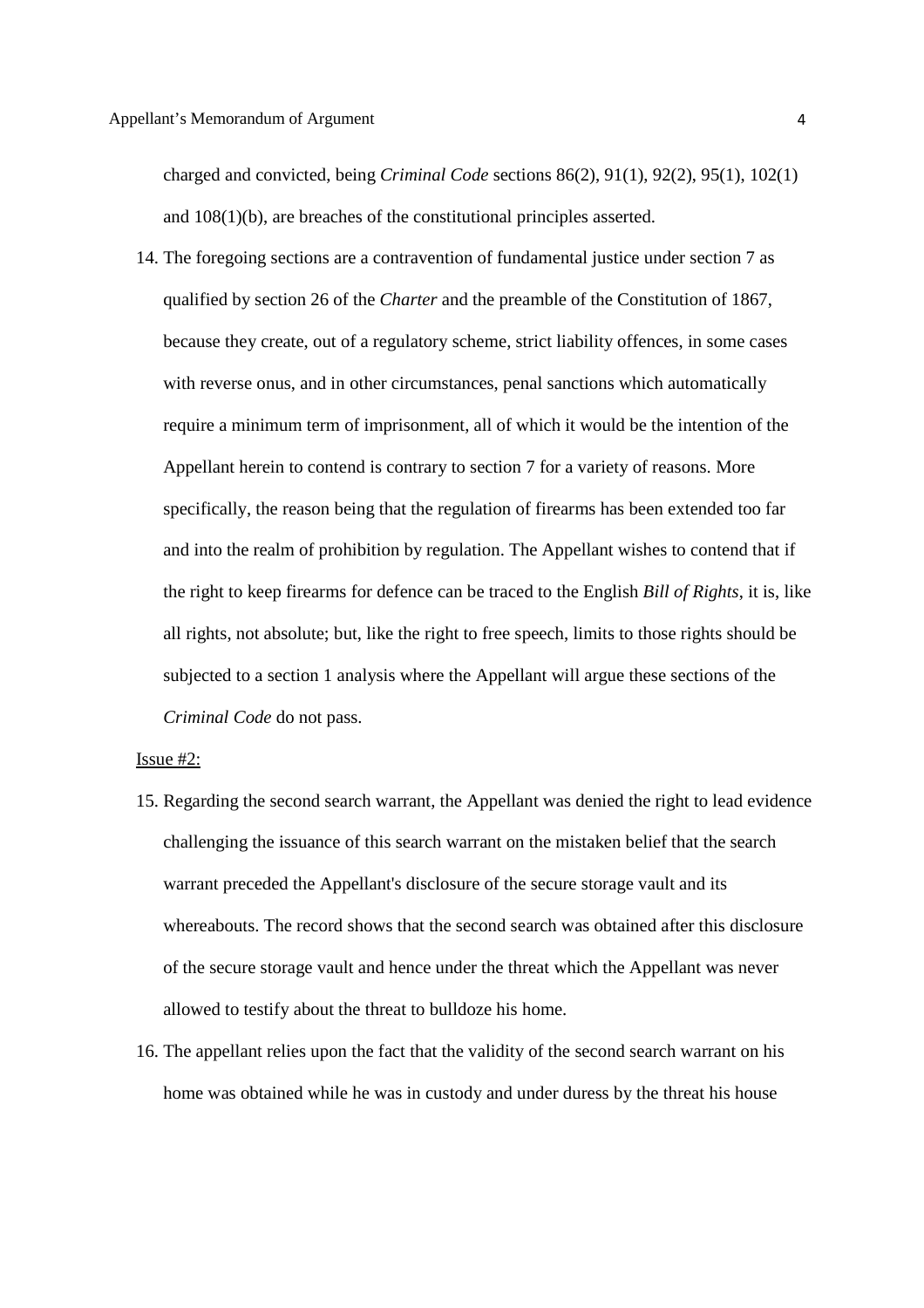would be torn down if he didn't consent or identify the location of further firearms in a secure and sealed location, the accused will rely on evidence derived from the transcript of proceedings at the trial, which will be available for the hearing of this appeal. It will be alleged that the learned trial judge in the course of the pre-trial motion denied the right to challenge the second search warrant or the evidence derived from it. Large amounts of firearms and ammunition in the sealed and secure vault were available only after the accused gave information as to its location while he was in custody.

- 17. Therefore, the existence or absence of the search warrant prior to the agreement was a significant factor in the decision not to allow a challenge of the second search warrant. It was not until much later that Constable Belluz testified in Volume II, at page 496, line 30, that it was found quite clearly that the search warrant was only obtained on the  $20<sup>th</sup>$  at 4:30 in the afternoon, which would clearly be after the court statements of Mr. Keen.
- 18. The evidence of Constable Belluz, Volume II, page 496, line 30:

Q: Did you get the search warrant on the  $20<sup>th</sup>$  at 4:30 in the afternoon? A: Yes, sir.

- 19. Therefore it is clear that the search warrant was obtained after the location of the hidden room was extorted from Mr. Montague by the assurance that he would be released if he revealed it.
- 20. At page 254, line 25, Mr. Keen made clear that he was saying that Mr. Montague was not detained until he revealed the whereabouts of the "secret" room.

## Issue #3:

21. The prosecutor made the following remarks to the jury in his address:

Mr. Montague had gone beyond peaceful protest and he was preparing for an armed conflict. I felt at times when I'd come into this courtroom and hearing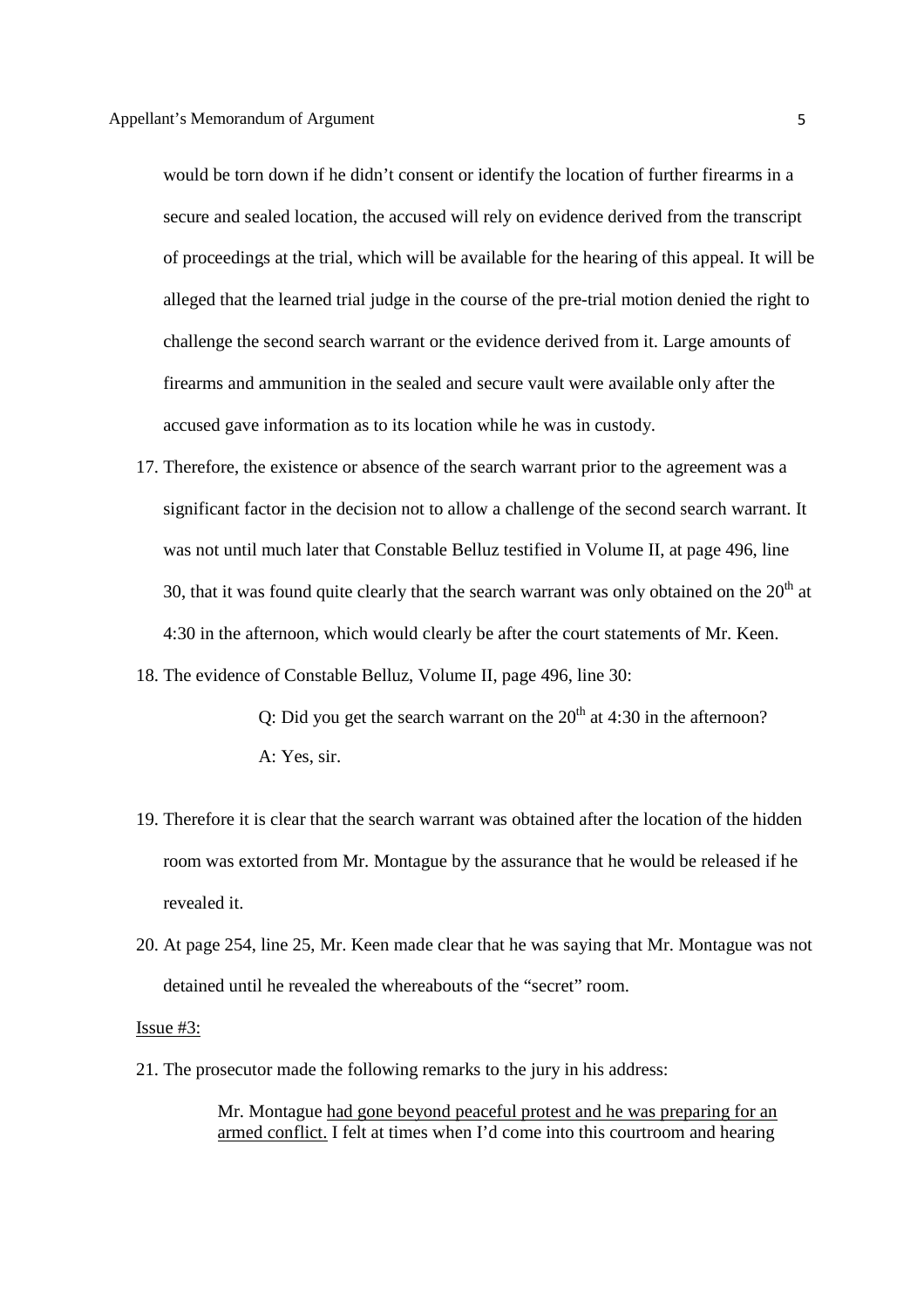some of Mr. Montague's testimony, like *Alice in Wonderland*. I don't know if you know the story, but Alice get stuck down a rabbit hole and people doing all these crazy and bizarre things around her and acting like it's completely normal, and I felt like that when I was listening to Mr. Montague testify. [Vol. 5, page 1484, lines  $25 - 32$  and page 1485, lines 1-3, emphases added.]

It's not normal to be building secret rooms. It's not normal to be building fully automatic weapons and hiding them in a secret room. It's not normal to be going and filing serial numbers off guns and burying them in the bush because you're worried somebody might dig them up from the middle of the bush and track them back to you. That mind set suggests that Mr. Montague has some fairly disturbed views of reality. [Vol. 5, page 1485, lines 4-13, emphasis added.]

Canadians are entitled to own firearms for lawful or peaceful purposes, but we don't let citizens arm themselves for war … [Vol. 5, page 1485, lines 19-21].

### Issue #4:

22. In Volume 4, Bruce Montague states:

- a. These firearms are my property. They were legally acquired with a FAC, they remain my property, and I still want 'em back.[Vol. 4, page 953, line 20].
- b. I purchased them under a FAC system, they are lawfully mine. I am entitled to possess them for the rest of my life. [Vol 4, page 954, line 16].
- c. They were locked securely in a secure vault which the police couldn't even find until I told them where they were. [Vol 4, page 954, line 26].
- d. They're my property. I'm legally entitled to them. I've done nothing to warrant the removal of my property from my possession. [Vol. 4 page 955, line 1].
- 23. Testimony of William Bruce Montague, Page 899, Line 8, "There were my property, and they still are. I still contend they're mine."

24. He testified about the significance of an FAC, "Under the FAC system, I can acquire and purchases as many firearms as I like, and I'm entitled to possess them for the rest of my life, without even needing an FAC. FAC is only required to acquire firearms, not to hold on to them." [See page 954, lines 16-19].

25. He never acquired any firearms after the date when an FAC was no longer effective.

[Page 901, Line 19].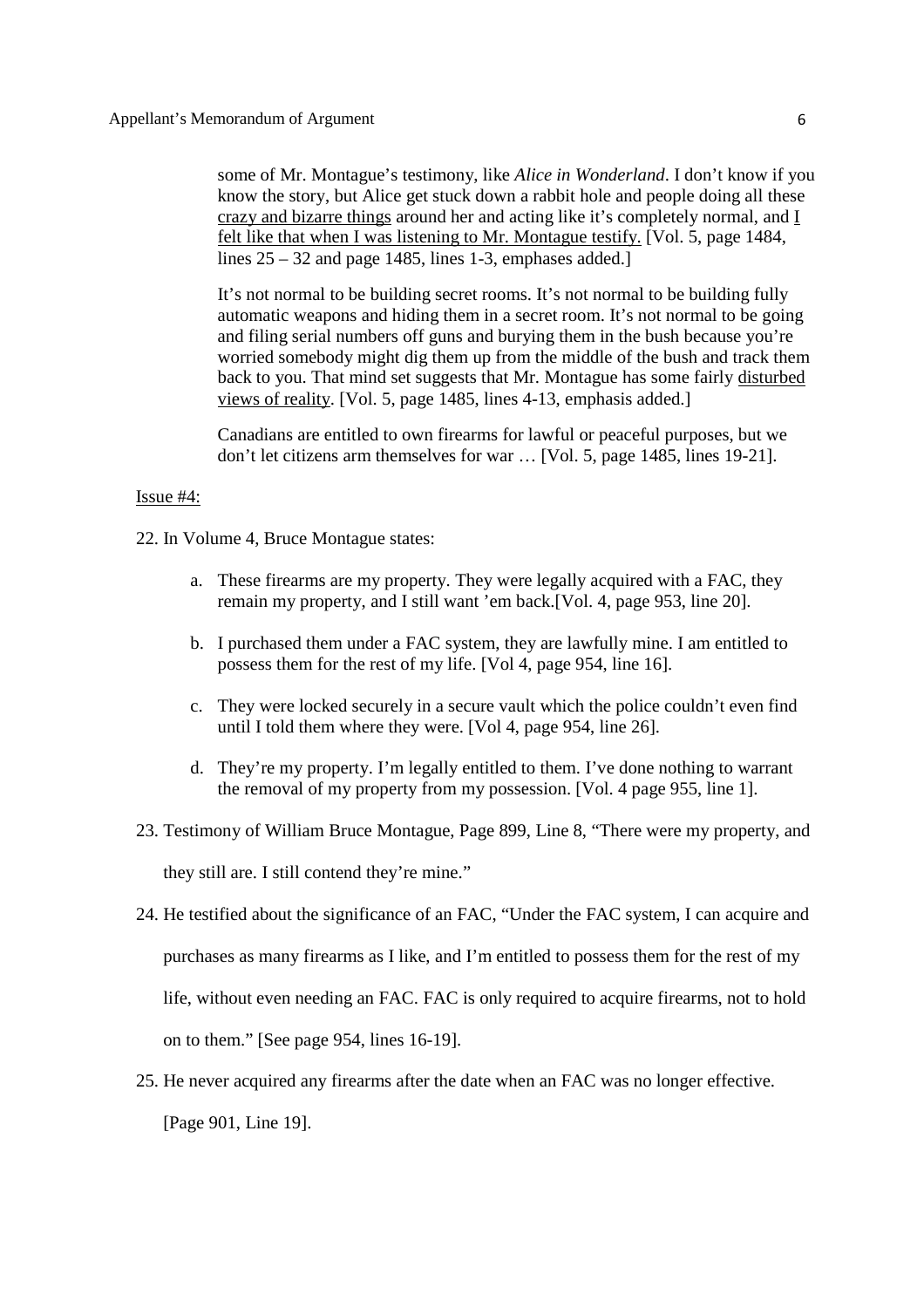- 26. He was asked if he possessed a license to possess firearms. He said: "Yes. That was my FAC." [See page 956, lines 15-20].
- 27. The Appellant repeatedly claimed colour of right to seek protection of section 39 of the *Criminal Code*, saying, *inter alia*, that he never acquired any firearms after the date when a Firearms Acquisitions Certificate [FAC] was no longer effective [Page 901, Line 19].
- 28. All firearms of the appellant were lawfully acquired and until the law changed, completely legally owned. They were stored in a secure vault, so secure that they were not discoverable using the first search warrant and only discovered after the accused revealed the access to the secure room under threat of tearing his house down. The appellant argued at trial and the trial judge directed the jury to disregard reliance on section 39(1) of the *Criminal Code of Canada*. The Court of Appeal agreed in paragraph 41. The appellant relied on Section 39(1) of the *Criminal Code* as a colour of right defence to any denial of his proprietary rights in his lawful property. The appellant contended at trial that if the firearms were his property, the force used in preserving its possession was merely to hide it and this was permissible. The trial judge and Court of Appeal denied the applicability of this defence. The appellant wishes to pursue this argument.

Issue #5:

29. Mandatory minimum sentences for the offences in question apply under *Criminal Code* sections 95(1) and 102(1) of which the Appellant was convicted. The Appellant testified he merely wished to safely protest against all the *Criminal Code* firearms provisions which he felt unreasonably restrict his rights.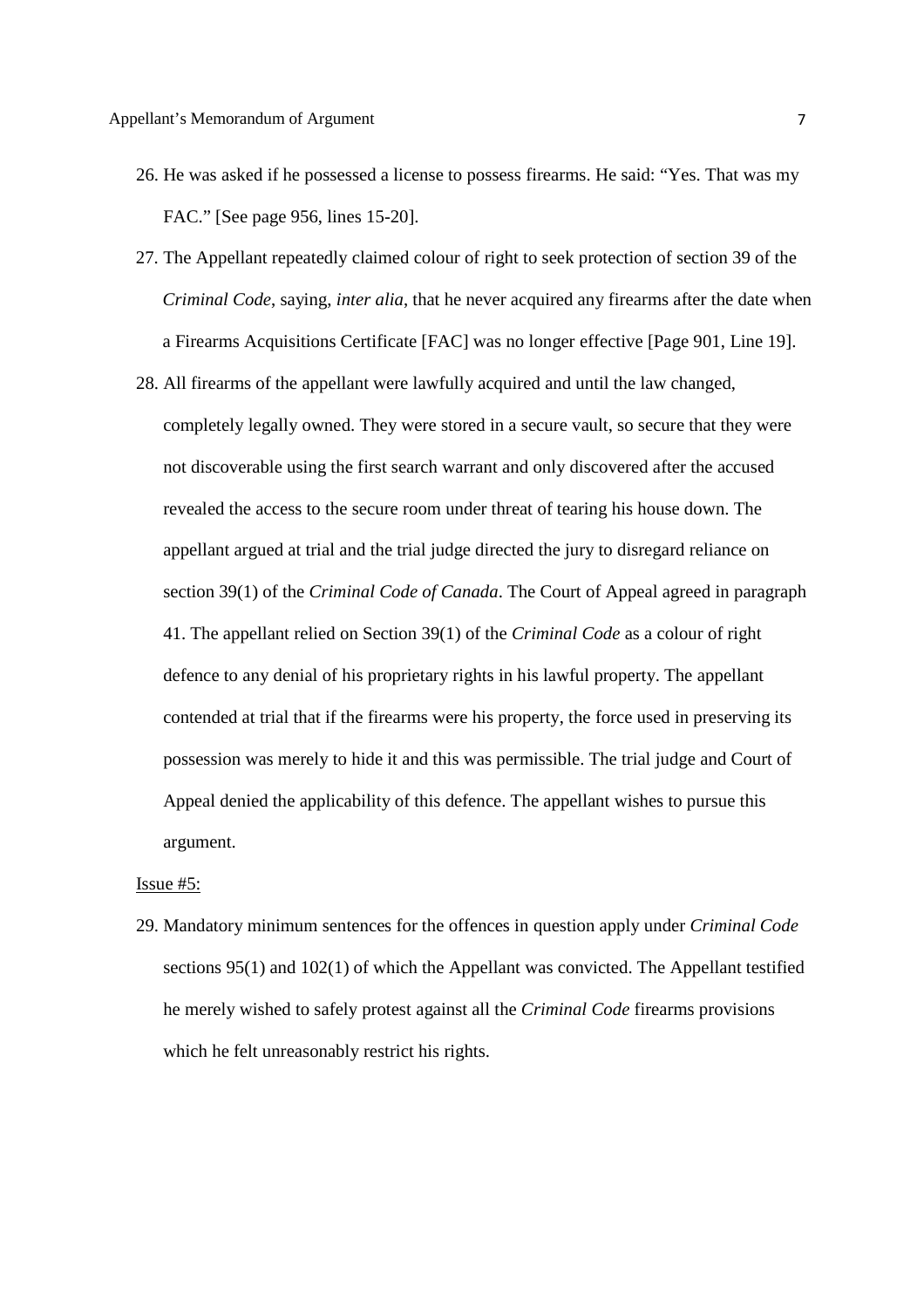30. In the present case, regarding section 95(1), the storage of the handguns with the ammunition was in a locked and secured vault, to which the police required private information from the appellant to gain access. It was only by lapse of his license regarding section 102(1) that the appellant committed any offence regarding manufacture of automatic weapons. Therefore in both mandatory minimum sections, the appellant's offence is lapse of a license for actions for which he previously had a license.

## **Part II: QUESTIONS IN ISSUE**

31. The appellant argues the following are issues for which an appeal should be heard: Issue #1: Do *Criminal Code of Canada* sections 86(2), 91(1), 92(2), 95(1), 102(1) and 108(1)(b) offend against the preamble to the *BNA Act* 1867, the *Bill of Rights* 1689 and the inherent constitutional rights of citizens applying sections 7, 26 and 52 of the *Constitution Act* 1982, and if so, are these limits saved by section 1 thereof.

Issue #2: Was the second search warrant which the accused was not allowed to challenge at trial properly issued, and should he have been allowed to challenge it?

Issue #3: Were the prosecutor's inflammatory remarks permissible in a fair trial?

Issue #4: Should a colour of right defence under section 39(1) of the *Criminal Code* have been left to the jury for firearms owners in the Appellant's position?

Issue #5: Was the mandatory minimum sentence constitutionally valid in the circumstances?

# **Part III: ARGUMENT**

### Issue #1:

32. The expert testimony of Dr. Gary Mauser accepted at trial by Justice Wright showed that a large proportion of Canadians were non compliant with the licensing and registration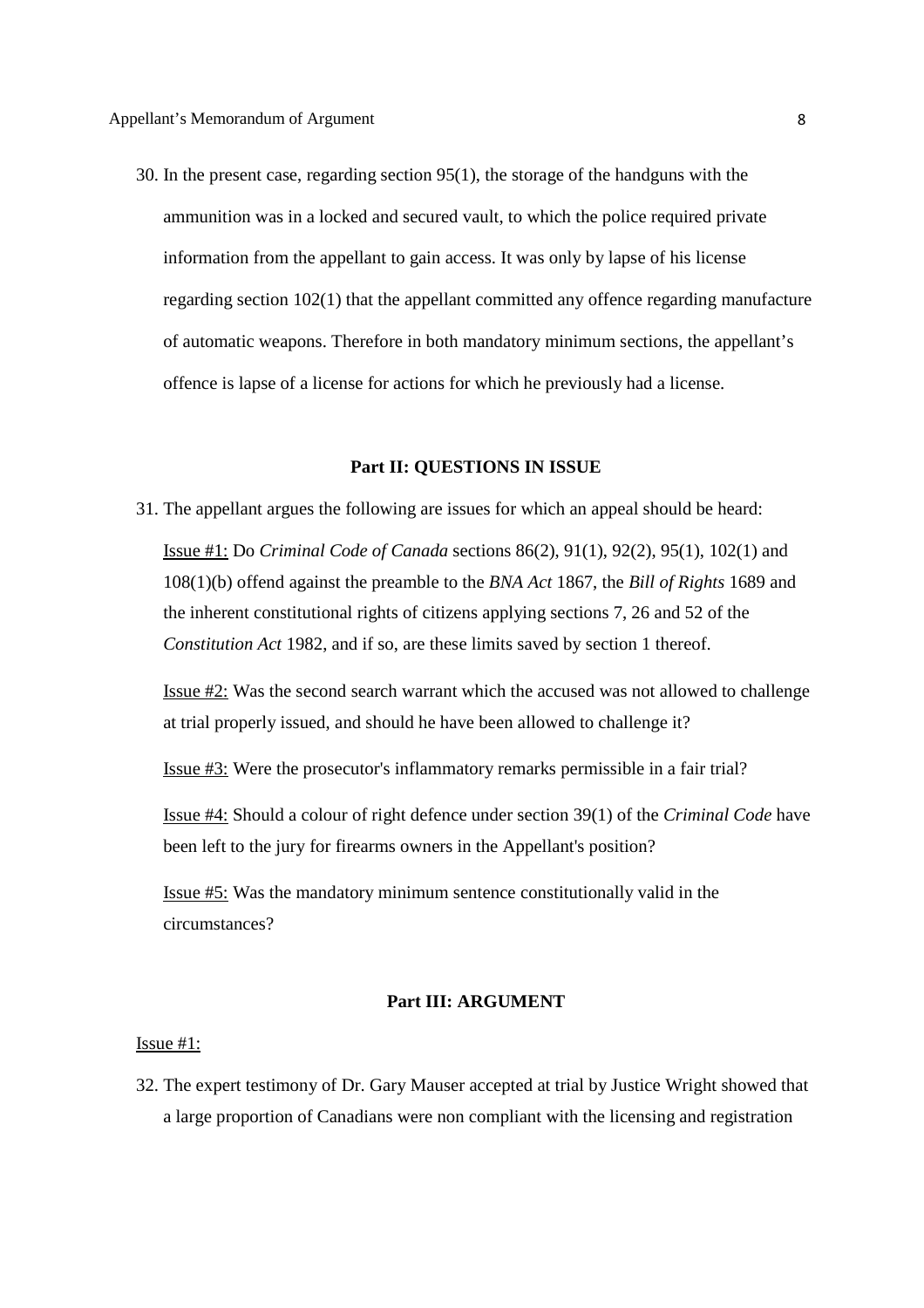laws for firearms. In the 26 counts of the indictment of which the Appellant was convicted, only the following sections of the *Criminal Code* are offended, namely sections 86(2), 91(1), 92(2), 95(1), 102(1), 108(1)(b). The Appellant seeks to argue that each of these sections is a breach of his inherent fundamental rights under sections 7, 26 and 52 of the *Charter of Rights*, derived as common law rights from the *Bill of Rights* of 1689 and the Preamble to the *BNA Act* 1867, and furthermore, creates strict liability offences with reverse onus effects and mandatory periods of incarceration in an allegedly regulatory regime. (The sections are set out in Part VII.)

- 33. Specifically, the Appellant seeks to contend that section 86(2) of the *Criminal Code* creates an offence out of any breach of regulations respecting handling, storage, transportation, shipping, display, advertising and mail-order sales of firearms. This imports regulatory control of such an unreasonable, complex and restrictive nature as to render firearms ownership a dangerous and unattainable privilege, not a right. This section gives government the power to progressively and effectively ban firearms and render all lawful owners retroactively criminal by regulations which can be changed by government at will. This, the Appellant wishes to argue, renders criminal all those who cannot be regularly familiar and compliant with a constantly changing regulatory scheme. In the elimination of crime it is patently ineffectual. In the creation of criminals out of gun owners, however, it is extremely effective and impossible to avoid. In relation to the Oakes Test, it is disproportional, not rationally connected and limits the rights far more than is necessary. Therefore, it is unjustified and unreasonable in a free and democratic society. The legal effect of the word "possess" in this section renders criminal many innocent acquisitions of firearms where no rational danger exists, and imposes restrictions not proportional to any risk. To put it simply, the storage regulations make defence of person or property impossible when a gun is needed. When a gun is needed, it is needed immediately.
- 34. In regard to section 91(1) of the *Criminal Code* (see Part VII), it imposes a license condition for each owner and a registration requirement for possession of each firearm. In theory, this sounds reasonable. In practice, however, the licensing of each owner and the registration of each firearm creates numerous logistically impossible and unreasonable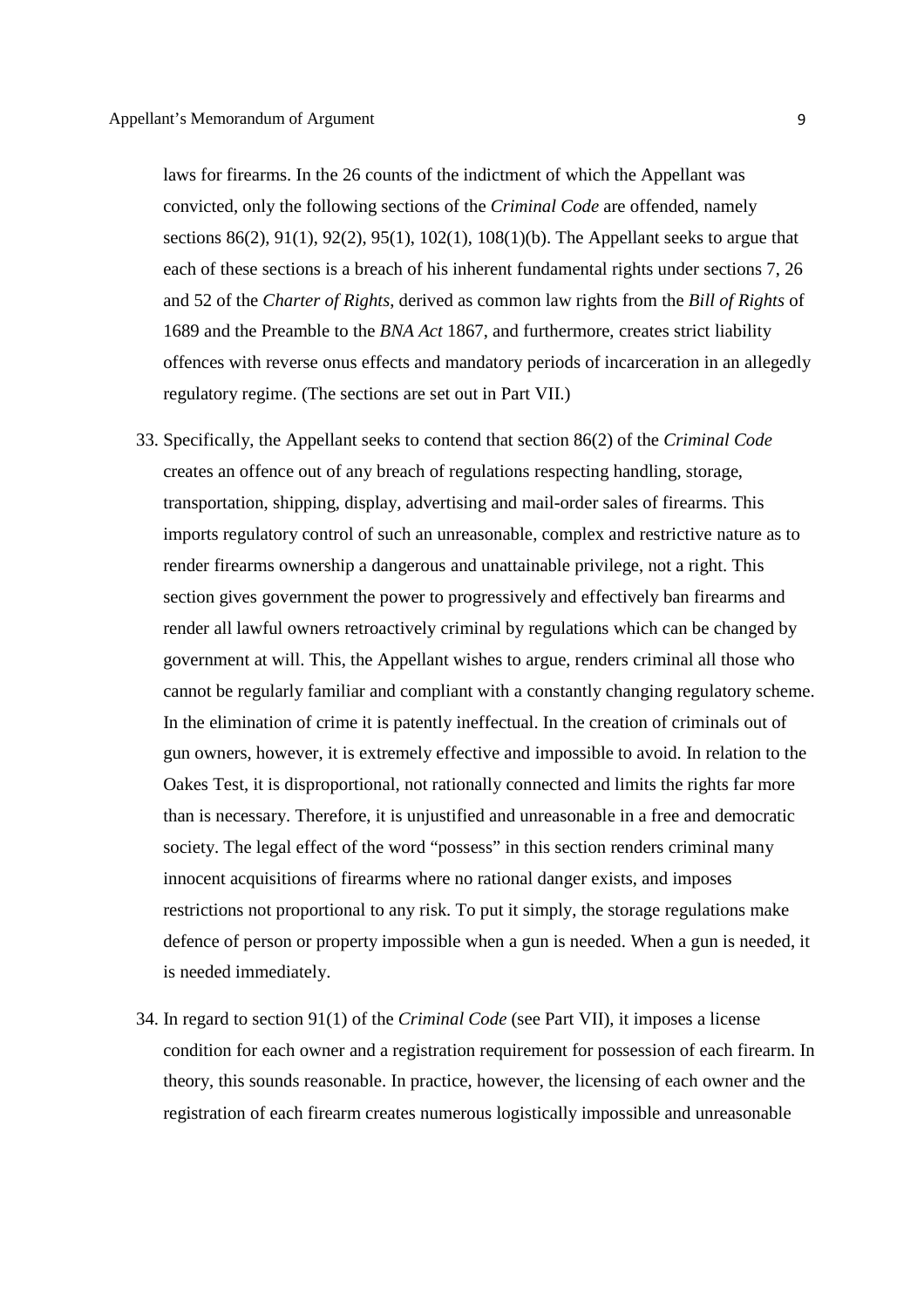restrictions. Licences can unknowingly lapse and create breaches. Widows can inherit firearms without licenses and unknowingly offend. All this creates liability to five year's imprisonment. In regard to rational connection to the permissible objective, proportionality and minimal limitation of rights, this section is unreasonable and does not meet the *Oakes* test for a limit on fundamental rights. The discretionary issuance of a license is restricting a right to an unattainable privilege because criminal sanctions unreasonably restrict the right where inadvertent breach is a real possibility. This section makes illogical the Crown's assertion, reiterated by the trial judge, to the effect that this case is not about registration. This section makes a criminal act of merely forgetting to renew a licence.

- 35. Section 92(2) (cited in Part VII) imports the term "knowingly," but a breach of 92(2) could happen by the widow who acquires her husband's property, previously licensed to him, and she does this at the moment of his death. Thus knowingly can be unavoidably. Thus this section renders the transmission to heirs a legal impossibility and breach upon death an inevitability. The effect of this section, intended or unintended thus fails to meet the *Oakes* test for a *Charter* breach. The effect of orders in council may very the classification of firearms for regulation purposes and criminalize those who forget to license in the required time, which is unspecified. This section causes numerous innocent people to be criminalized out of ignorance for doing non-violent things and has no rational connection to preventing crime.
- 36. Section 95(1) of the *Criminal Code* imposes a mandatory minimum jail term of one year for possessing a loaded restricted firearm in an unlicensed place. Every farmer with a loaded restricted shotgun in his bedroom to defend against predators of his livestock, or every woman who receives a death threat from her ex and wishes to have her revolver at the ready, or every person who in remote or urban locations arms themselves for protection against thieves, and every widow who knowingly acquires by lawful succession her late husband's safe containing a revolver together with its ammunition, becomes a criminal with no criminal intent and liable to a mandatory one year in jail. A mandatory minimum sentence for violent crime is debatable, but for an act devoid of violence, potentially reasonable, honest and safe, it is irrational, disproportionate, and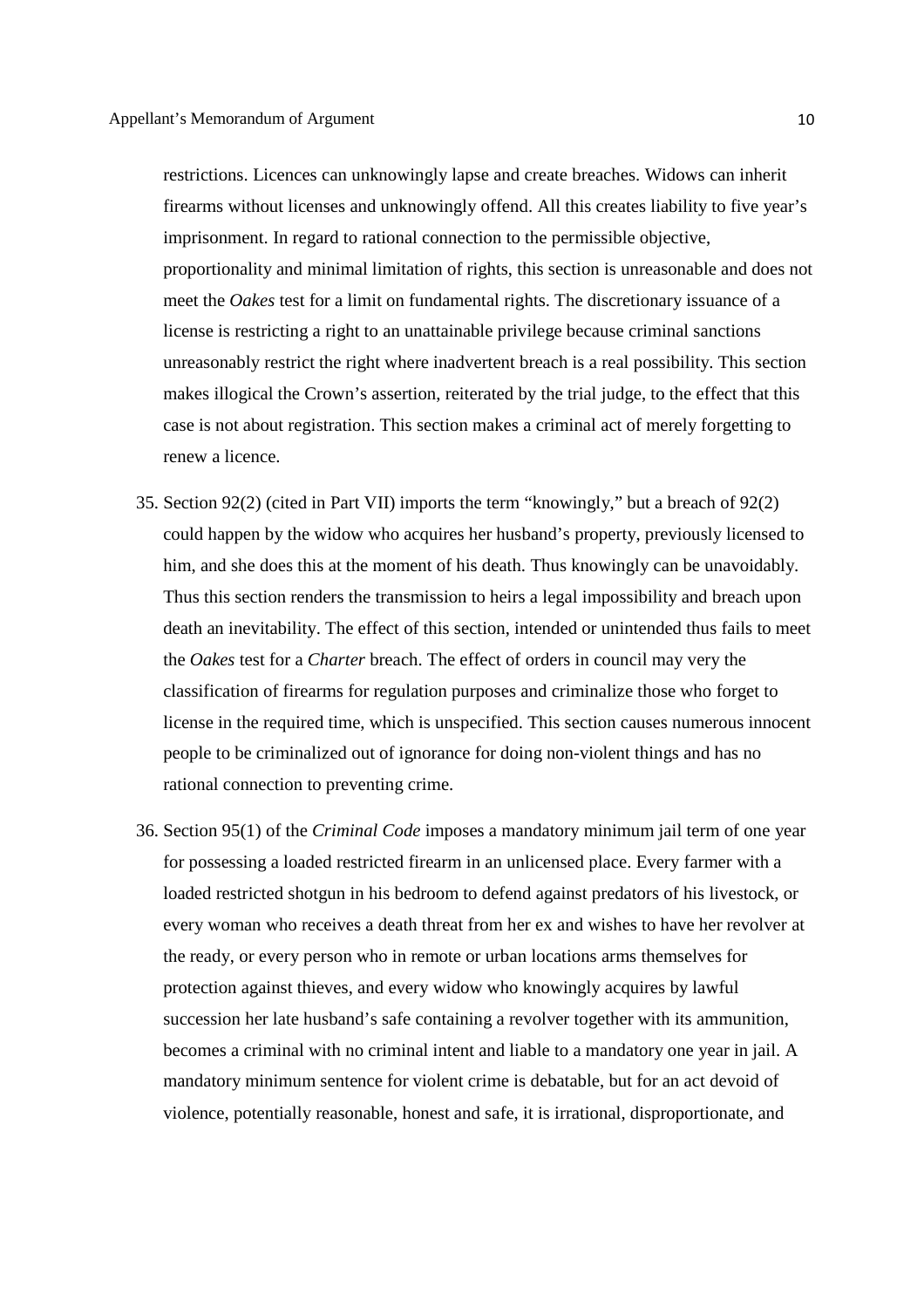limits a right far more than necessary for any danger to which it might be rationally connected. This section fails the *Oakes* test and should be struck down or read down. Numerous scenarios can be demonstrated where breach can occur with no criminal intent. The Appellant's case demonstrates this quite effectively in the room so hidden that threats of imprisonment and even the demolition of his house were necessary to extort its disclosure. The mere forgetfulness of a licence for a widow creates liability for a mandatory minimum sentence. Even a bureaucratic confusion or change of address without notifying the registry can cause this offence.

- 37. Section 108(1)(b) of the *Criminal Code* (see Part VII) makes possession of a firearm knowing that the serial number has been defaced or mere defacing of a serial number, a crime. This criminalizes otherwise harmless activity which could happen through accident, like drilling a hole for repair, or through other accidental means. It is not an inherently dangerous activity and is a law designed solely to make easier crime detection where guns are used for criminal purposes. This law does not regulate or prevent use of the firearm for crime. Hence when it applies against all firearms owners, who have lawfully acquired the firearm or chosen to use it in a way which renders the serial number obscure but not with any criminal intent, it fails to meet the *Oakes* test and is an unreasonable limit on an inherent and constitutional right.
- 38. In conclusion on the constitutional issue, the Appellant wishes to argue that the sections involved are a thinly disguised system to prohibit or confiscate firearms and although in principle regulation of a right to reduce unreasonably out of existence is possible but section 1 of the *Charter* allows limitation of the right only to the extent consistent with the principles of the *Oakes* test, which these sections do not. Therefore, some or all of the sections involved should be struck down or read down. *R. v. Sparrow* [1990] 1 SCR 1075 holds that rights cannot be regulated out of existence.
- 39. If the law of Canada maintains the inherent God-given right of self-defence (as in sections 8(3), 25(1)(a), 25(2), 25(3), 26, 27, 28, 29(2), 30, 32(4), 34(1), 35, 37, 37, 38, 39, 40 and 41 of the *Criminal Code*) against criminal aggression seems to be the law, can it by regulation of firearms make that same self-defence impossible by rendering armed self-defence ineffectual? There are numerous cases in England, which in the  $19<sup>th</sup>$  century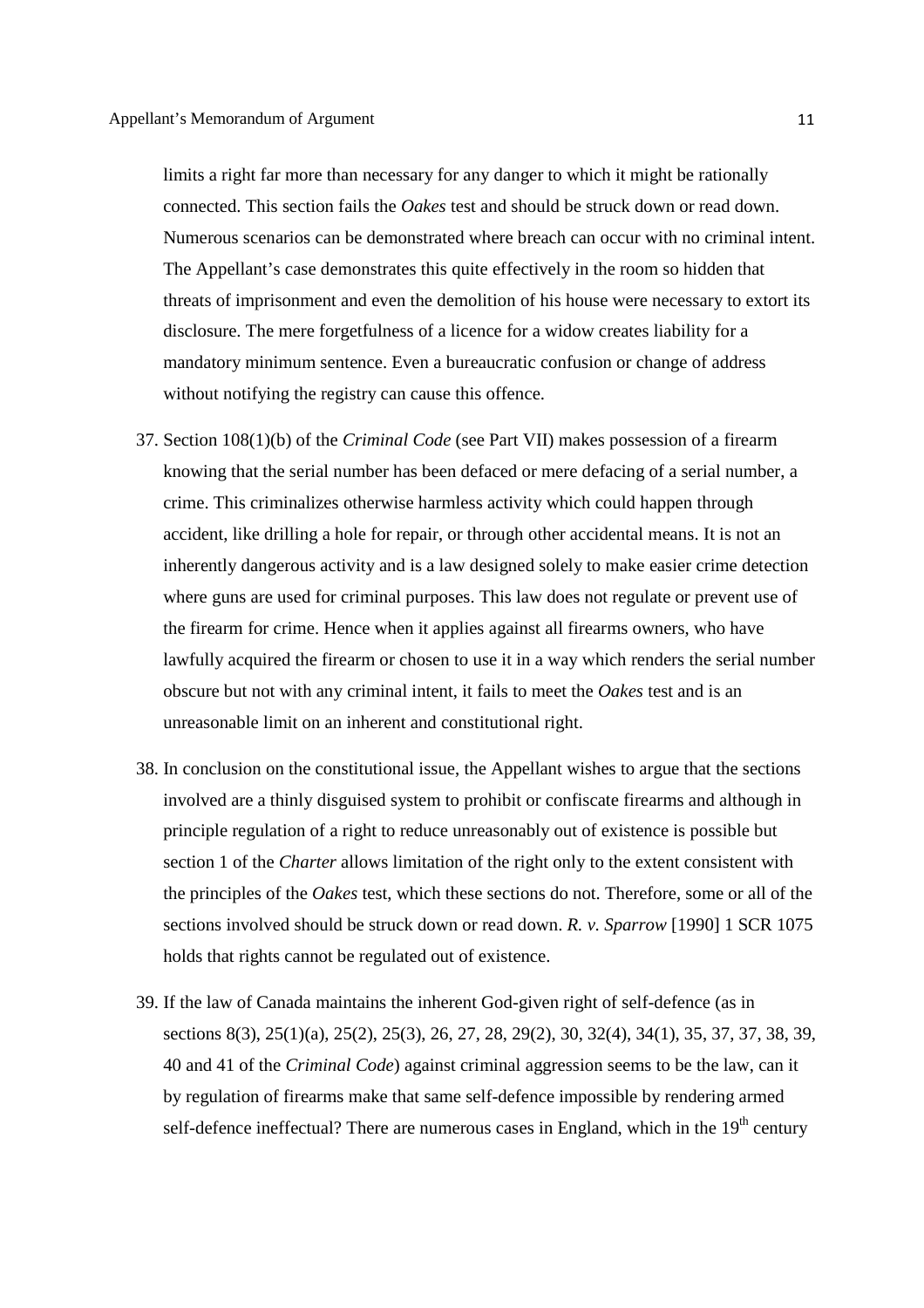recognized the rights of Englishmen as set out in the *Bill of Rights*—*Rex v. Gardner*, *Mallock v. Eastley, Rex v. Hartley*, *Rex v. Thompson, The King v. George Dewhurst, Rex v. Hunt, Wingfield v. Stratford*. The *Universal Declaration of Human Rights* in its preamble states, "Whereas as it is essential, if man is not to be compelled to have recourse, as a last resort, to rebellion against tyranny and oppression, that human rights should be protected by the rule of law." Article 3 of the *Declaration* goes on to state, "Everyone has the right to life, liberty and security of person." To render all these glorious phrases effective Parliament cannot regulate the power to realistically uphold them, out of existence. The court should recognize and declare illegal the effective destruction of an inherent right to self defence which existed before 1867, still exists in our law and should always exist in a free society if it is to remain free and not become a police state where only police and criminals have guns. Dialling 911 and waiting for the police to save you is not self defence. Although the Court of Appeal relied upon the words in the *Bill of Rights* of 1689 to quote the words "as allowed by law" to limit the right, and the court approved of Blackstone, the court failed to consider Blackstone's interpretation of these words:

The fifth and last auxiliary right of the subject, that I shall at present mention, is that of having arms for their defence, suitable to their condition and degree, and such as are allowed by law. Which is also declared by the same statute I W. & M. st.2. c. 2. and is indeed a public allowance, under due restrictions, of the natural right of resistance and self-preservation, when the sanctions of society and laws are found insufficient to restrain the violence of oppression…

And all these rights and liberties it is our birthright to enjoy entire; unless where the laws of our country have laid them under necessary restraints. Restraints in themselves so gentle and moderate, as will appear upon farther inquiry, that no man of sense or probity would wish to see them slackened. [William Blackstone, *Commentary on the Laws of England*, Book 1, Chapter 1. page 86.] [Emphasis added.]

The above quotations from Blackstone aptly describe a section 1 analysis to justify limiting the right.

40. The constitutional arguments are of national importance because the sections under attack threaten with criminalization with reverse onus in some cases, strict liability in others and mandatory minimum jail terms in some, a large segment of the population; firearms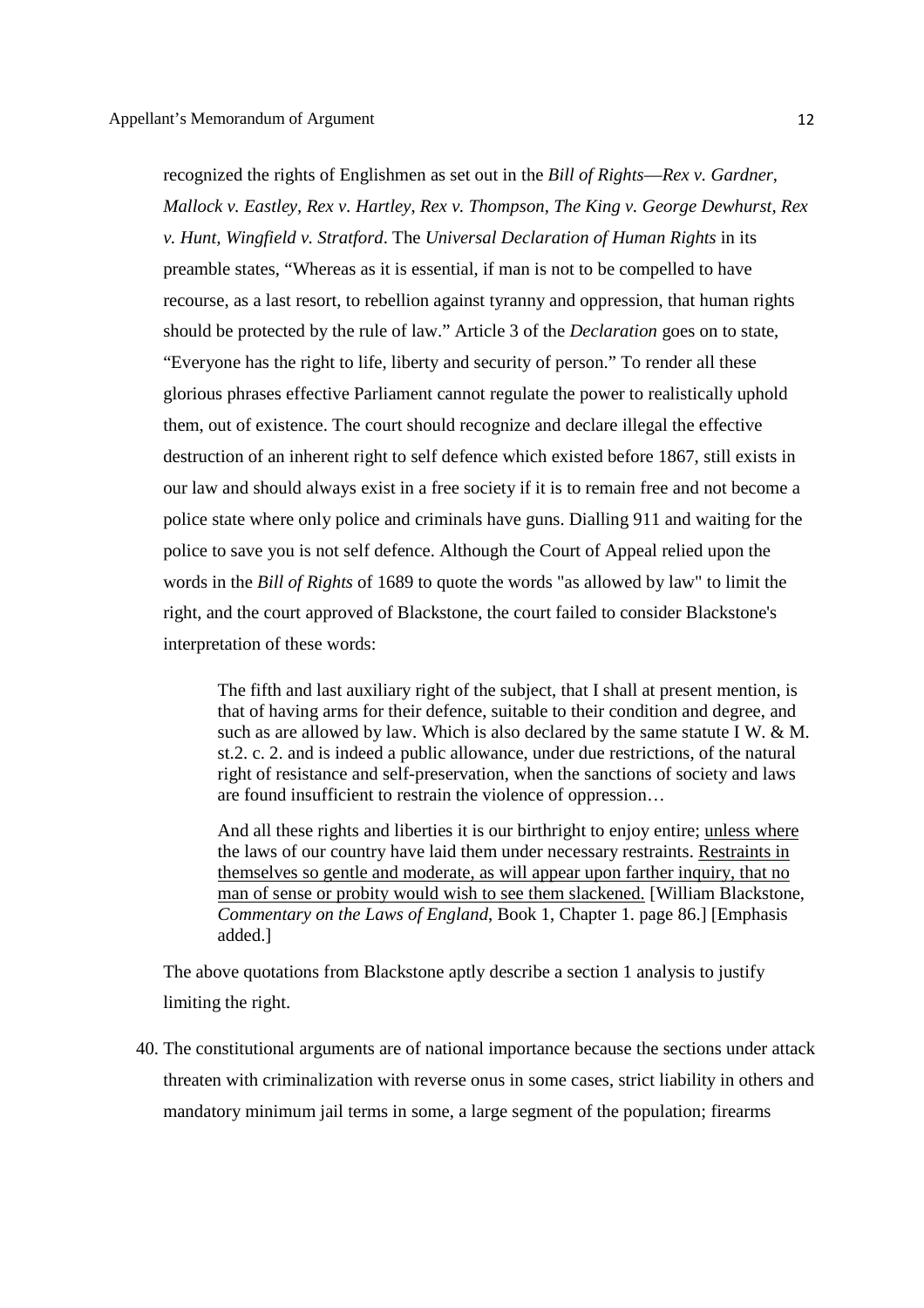owners whose only purpose is the preservation of their property or their lives and the lives of loved ones and who are normally careful, law abiding and responsible. These unreasonable and unjustifiable measures infringe an historic long-standing right of free men and women to responsibly own firearms in what purports to be a merely regulatory scheme. This scheme due to its cumbersome, formalistic rituals of registration and licensing has no effect on the criminals it is designed to inhibit. *Criminal Code* sections 86(2), 91(1), 92(2) and 95(1) would criminalize a homeowner or shop owner who defended their shop with a loaded firearm from an armed robber. This type of legislation causes law-abiding citizens to lose respect for the law. *The Revised Statutes of Ontario 1897*, and the cases of *O'Donohue* and *Authorson*, all indicate the applicability of the EBOR as part of our constitution.

41. The learned justices of the Court of Appeal erred in law in dismissing the Appellant's *Charter of Rights* challenge because they ignored the legal history of the *Bill of Rights*, restricting article 7 of the *Bill of Rights of 1689* by the words "as allowed by law" which words Blackstone has explained do not limit the right. (See paragraph 14 of Reasons.) They further erred in applying *obiter* words from *Hasselwander* and *Wiles* which did not address the argument herein (see Reasons paragraphs 16 and 17). They erred in paragraph 19 in relying on *Reference in Firearms Act (Canada)* 2000 1 SCR 783 to conclude that case which was a dispute over jurisdiction to regulate necessarily justifies exempting specific regulations from *Charter* scrutiny. They erred in paragraph 15 in failing to appreciate that the right to videotape legislative proceedings of Parliament was not a right "specifically referenced" in the *Bill of Rights of 1689* because recording by video was not possible in 1689, or was it considered. But firearms rights were considered and received a "specific reference" for protection. The specific reference to a right to firearms as a common-law right of Englishmen is a matter of some concern to many freedom-loving and law-abiding citizens. The reasons of the Court of Appeal rely on *obiter* comments, jurisdictional disputes and irrelevant cases to summarily and erroneously dispose of the Appellant's argument. In the recent Supreme Court decision of *Chaoulli v. Quebec (Attorney General)*, a Quebec law was struck down that prohibited the purchase of private medical insurance. Three judges ruled that a rigid government monopoly violates the section 7 right to life, liberty and security of the person. This is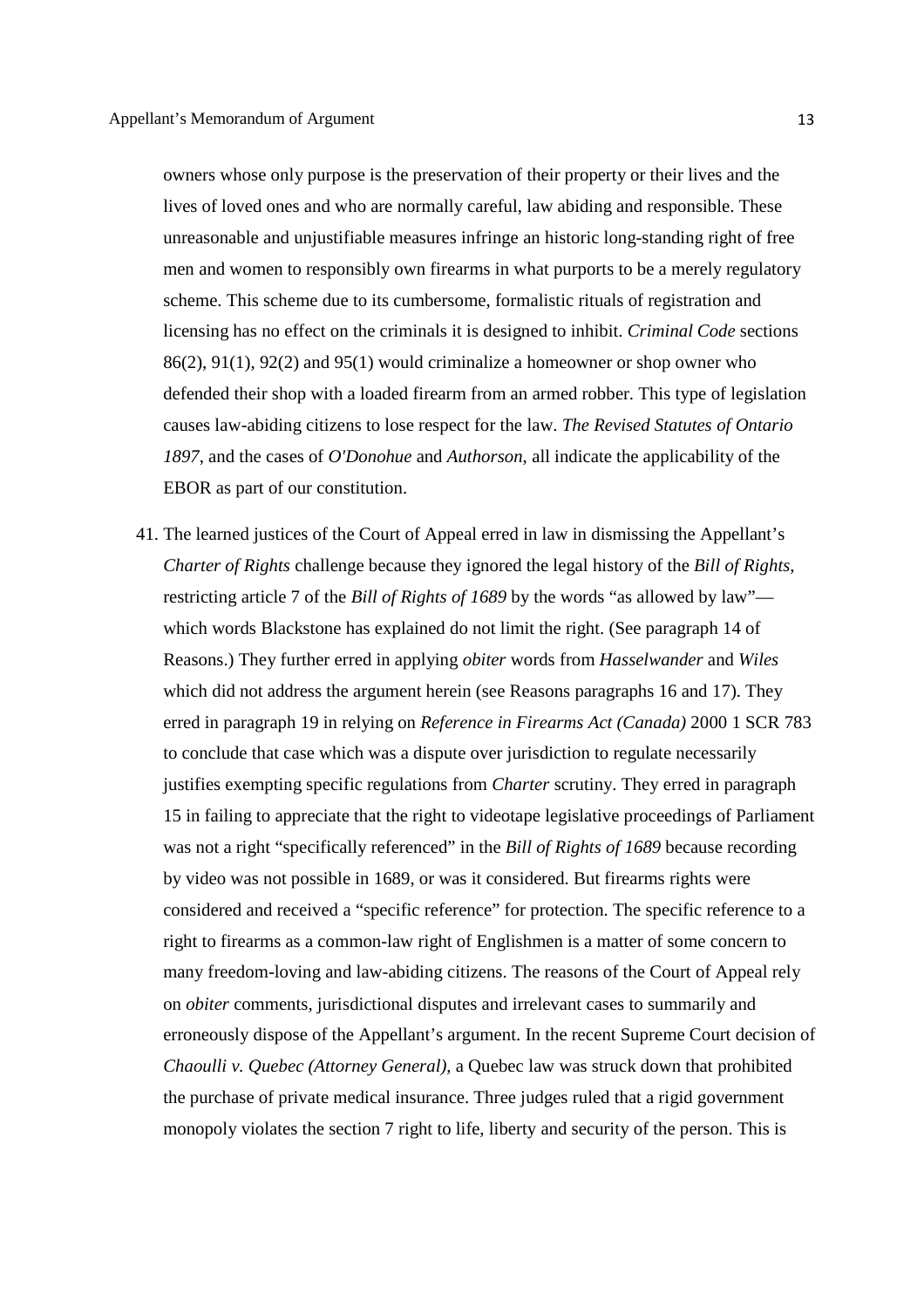applicable reasoning to government regulations on firearms that affect our section 7 rights. Police have more of a monopoly on the use of effective tools for personal security under the *Firearms Act* than governments have over the tools of healthcare, and yet they have no obligation to protect every individual from violence.

Issue #2:

42. It is obvious from a reading of relevant transcript that the appellant was denied the right to challenge the second search warrant for no good reason since his counsel's earlier factum had disputed its validity and there were good grounds to dispute it on the basis of coercion and threats having induced the information on which it was obtained as it was obtained after the agreement to disclose the whereabouts of the secure vault room obtained by threats. To have denied the appellant the ability to challenge the second search warrant where he had by his counsel, Calvin Martin, indicated a desire to advance this issue in the direct violation of his home is a denial of the rights of a citizen so egregious as to justify a new trial with that issue open for consideration as to whether the search was a violation of the appellant's *Charter* rights under sections 8 and 24 (1).

Issue #3:

43. The prosecutor engaged in *ad hominem* personal attacks on the accused's sanity and this was used to discredit his evidence. It should be in the national interest to prevent such vilification of accused persons by *ad hominem* attacks to juries in view of the power prosecutors have.

# Issue #4:

44. The effects of section 39(1) are not limited to the circumstances cited by the Court of Appeal but are broad enough to protect from seizure the property of the lawful owner, even from the state, where the force used is merely to hide the property. The cases of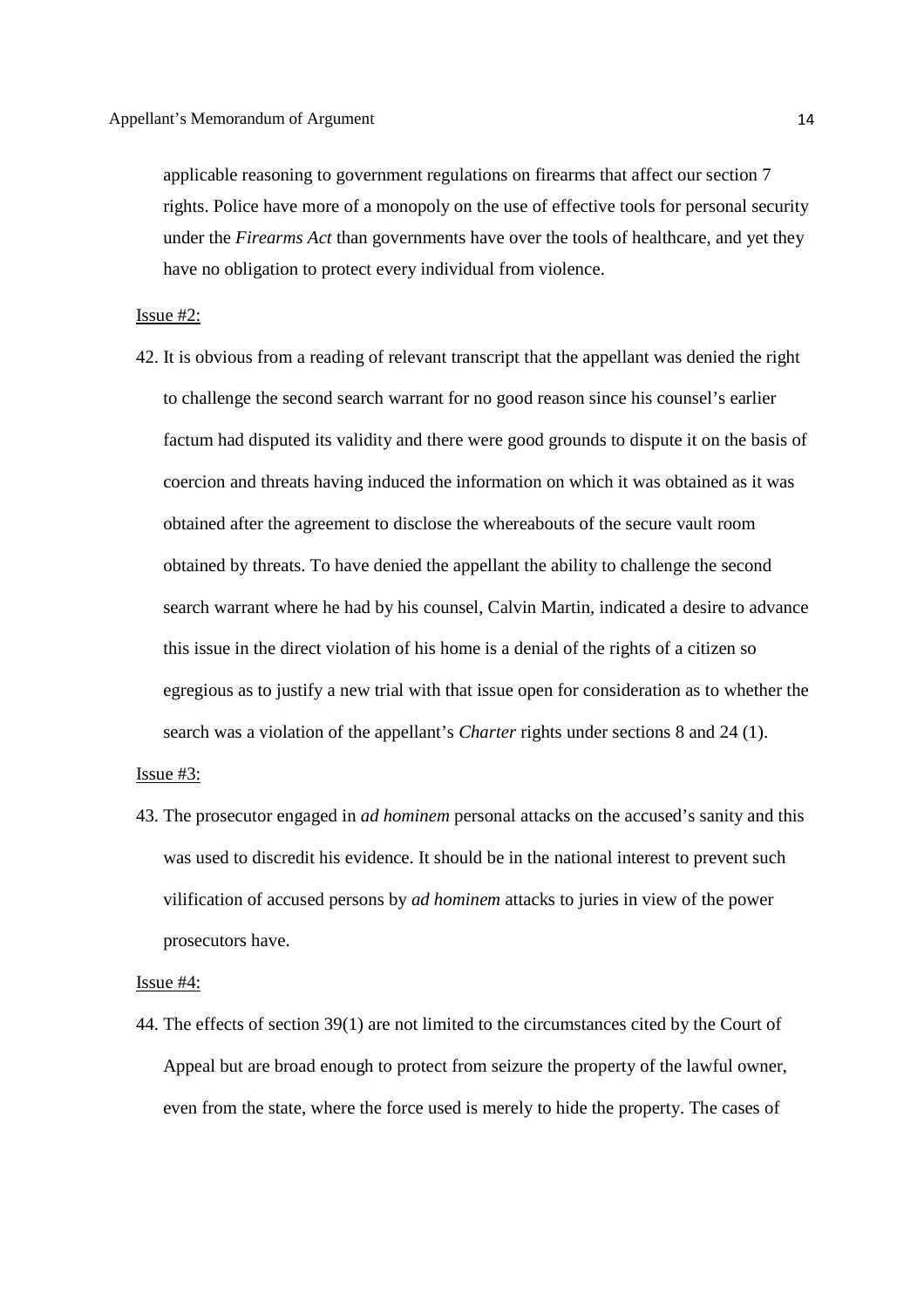*Howson* and *Lei*, cited in authorities (Part VI), clearly show the defence applies even to someone lawfully entitled to it by operation of law. The application of section 39(1) has no limits to its application where ownership is in dispute and possession is an element in chattel ownership. The appellant's guns are chattel and personal property, previously lawfully owned by him. The learned trial judge was wrong in law and the learned justices of appeal equally wrong to regard this defence as being unavailable to the appellant. The simple facts are the guns had been lawfully acquired, as was the ammunition. Their use was never dangerous to anyone. They were kept safely and securely on private property of a gunsmith and previously licensed manufacturer of automatic firearms. They were never out of his possession or used in any crime after he lawfully and with an FAC, acquired them. Then a colour of right defence under section 39(1) should have been available even against someone lawfully claiming to take away possession, namely the state. Although property rights may not be in the *Constitution*, section 39(1) of the *Criminal Code*, is. Its legal limits have never been defined and it is in the national interest that its effects be clarified.

# Issue #5:

45. The mandatory minimum sentence applicable under sections 102(1) and 95(1) of the *Criminal Code* is wrong in principle because they are regulatory of licensing and storage. If the license for a prohibited weapon, i.e. a handgun with a barrel 4 inches or 105 mm or less, is stored with readily available ammunition, an offence occurred if the license has lapsed. If the license hasn't lapsed, no offence has occurred. This means a widow who inherits a safe with a handgun and ammunition stored together therein, with a lapsed license, has committed an offence with a one year minimum sentence. In the case of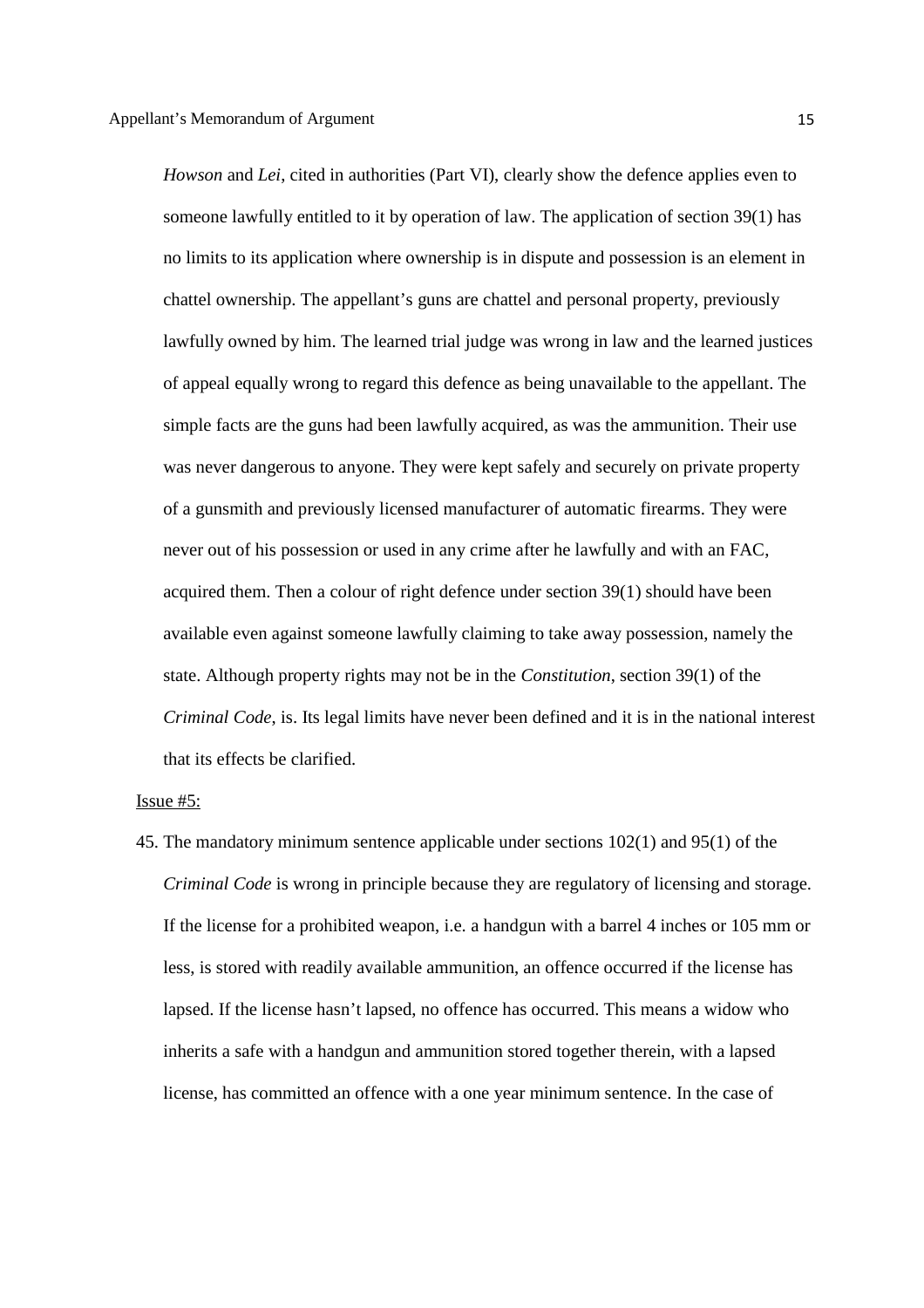manufacturing an automatic weapon, which the appellant was licensed to do at one time, the lapse of the license makes his previous manufacturing even prior to the lapse an offence with the mandatory minimum of one year. That happened in this case.

46. Therefore both sections 102(1) and 95(1) were license lapses, non-violent, technical offences for which a constitutional exemption should exist because otherwise, they are cruel and unusual punishment and for a regulatory offence. In *B.C. Motor Vehicles Act*  [1985] 2 SCR 486 in the Supreme Court of Canada, which has spoken on mandatory minimum sentences for regulatory offences. This case provides good grounds for a constitutional exemption for this accused, or relief from a mandatory minimum in all cases. As a gunsmith my client received several guns for service each year that fire in "full-auto" mode because of wear, poor servicing by amateurs, or even just improper reassembly. This section makes law-abiding gun owners with no criminal intent into instant criminals with a 1 year minimum sentence for a simple reassembly mistake after cleaning. The way this section was applied to my client rules out the opportunity for gunsmiths to be properly trained in servicing police or grandfathered owners of full-auto guns.

#### **Part IV: SUBMISSIONS ON COSTS**

47. It is respectfully submitted that the constitutional arguments contained herein are original arguments, never before specifically addressed. They attack onerous criminal sections which severely limit and regulate in some cases with strict liability, sometimes with mandatory minimum imprisonment, sometimes with reverse onus, in an obscure regulatory regime, where Orders in Council can re-designate what was previously lawful